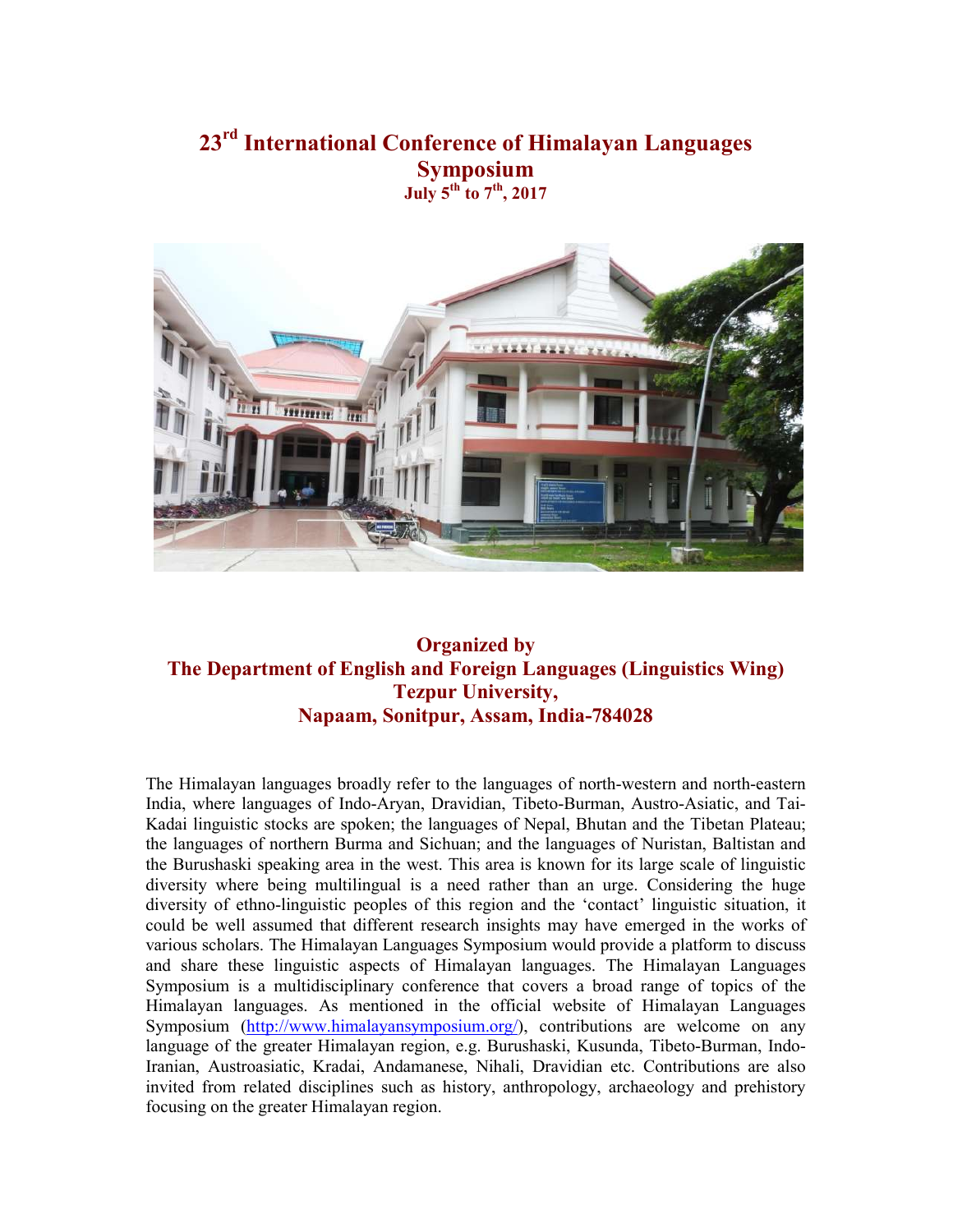We are delighted to inform you that the  $23<sup>rd</sup>$  Himalayan Languages Symposium will be held at the sprawling Tezpur University Campus, Tezpur, Assam, India from July  $5<sup>th</sup>$ --7<sup>th,</sup> 2017, hosted by the Linguistics wing of the Department of English and Foreign Languages, School of Humanities and Social Sciences (HSS). This year at Tezpur University, we will pay special attention to the following areas of research in the Himalayan Languages:

- 1) Phonetics and Phonology
- 2) Cognitive Linguistics
- 3) Syntax
- 4) Semantics
- 5) Morphology
- 6) Language Technology Development
- 7) Natural Language Processing
- 8) Writing systems and typography
- 9) Language and Politics
- 10) Migration pattern of the greater Himalayan region
- 11) History of linguistic research in the Himalayan region
- 12) Speech Technology
- 13) Second Language Acquisition
- 14) Language Documentation
- 15) Sociolinguistics
- 16) Pragmatics
- 17) Psycho-linguistics / Neuro-linguistics

#### **Submissions**

We invite abstracts from scholars, academicians, language planners, community members and students. The abstract should be of not more than 350 words and it has to be submitted latest by  $20<sup>th</sup>$  October, 2016 through an Easychair account which is available in the link: https://easychair.org/conferences/?conf=hls23. One can submit a maximum of 2 abstracts on two different topics, i.e. one single authored and the other joint.

All abstracts will be anonymously peer reviewed. Acceptance will be notified latest by  $20<sup>th</sup>$ December, 2016. Authors whose abstracts are accepted will have to submit a short paper (Maximum 4 pages) on the concerned topic. The deadline of submission of such a paper will be  $30<sup>th</sup>$  January 2017. Select papers are likely to be invited for submission as full length papers in a volume to be published after the conference.

Here is the Linguist List notification:

http://linguistlist.org/callconf/browse-conf-action.cfm?ConfID=256836

#### **Registration and Accommodation**

The local organizing committee of HLS23 has decided to keep the registration fees of the participants/presenters as follows: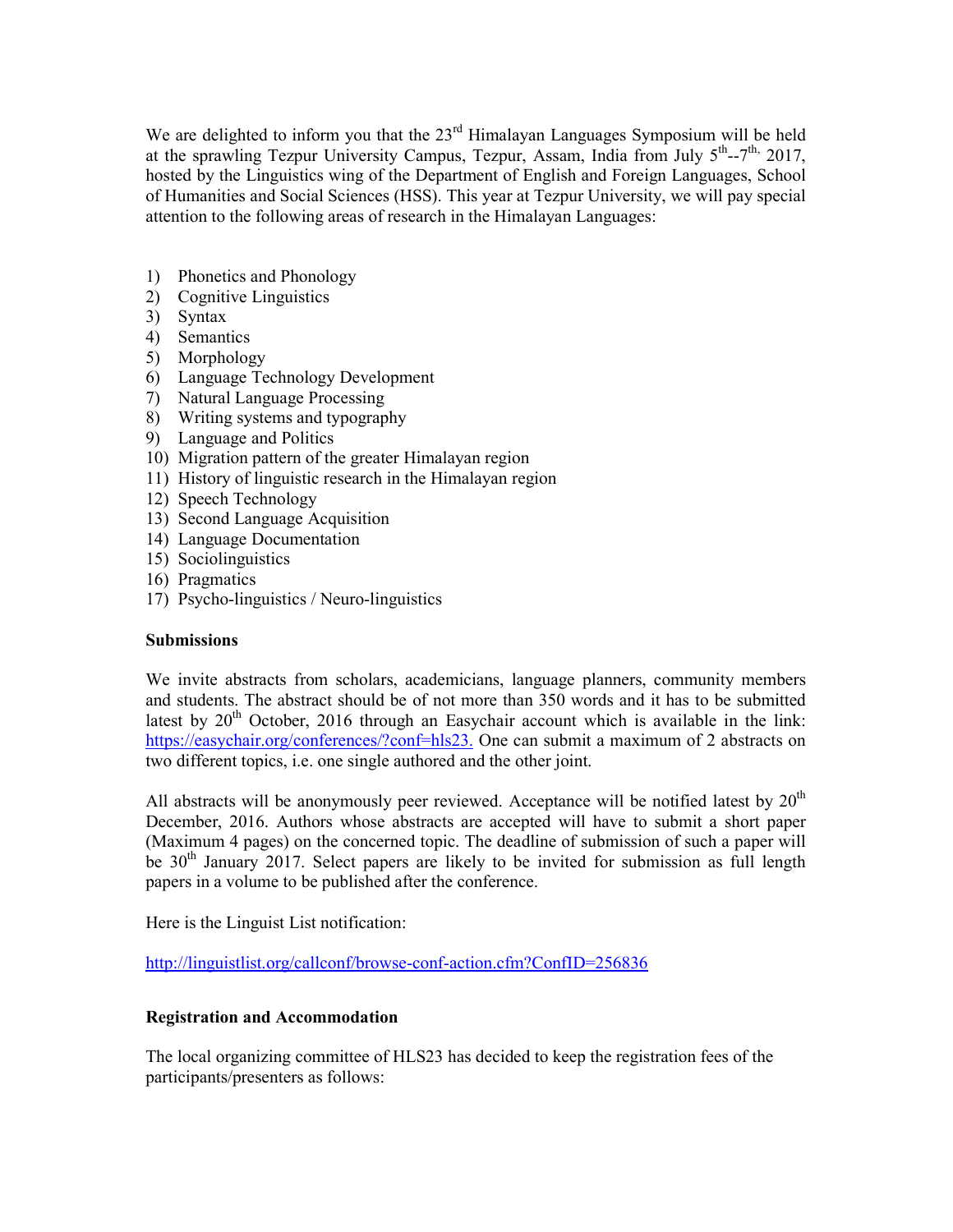| Categories                    | <b>India and SAARC</b> | <b>Countries other than</b> |
|-------------------------------|------------------------|-----------------------------|
|                               | countries              | <b>SAARC</b>                |
| <b>Post-Graduate students</b> | <b>500 INR</b>         | <b>1500 INR or 25 USD</b>   |
| <b>Research Scholars</b>      | <b>1000 INR</b>        | <b>1500 INR or 25 USD</b>   |
| <b>Faculty Members/Other</b>  | <b>2000 INR</b>        | <b>3500 INR or 55 USD</b>   |
| <b>Participants</b>           |                        |                             |

Please note that this registration fees include conference kit, working lunch, tea and snacks etc.

Accommodation will be provided in the University Guest House on twin sharing basis and in the hostels. Delegates are requested to meet lodging, travel and other incidental expenses from their own resources. Here is the link which has all the details:

http://www.tezu.ernet.in/guesthouse/rules\_guest\_house.htm

However, accommodation in the Guest House is subject to availability and the rates are subject to change as per University regulations. The students and research scholars will be accommodated in the hostels in the university campus.

#### **About Tezpur University**:

*Tezpur University was established by an Act of Parliament of India in 1994. Located in Tezpur, a historic town of Assam on the northern bank of the mighty Brahmaputra, the University has a scenic campus stretching over 262 acres of land filled with greenery. An outcome of the Assam movement, the University, one of the 46 Central Universities of the country, has found its niche in the national educational scenario with its dynamic and innovative methods of pedagogy and research. Recently, the University has been conferred with the Visitor's (President of India's) Best University Award, 2016 among all central universities of India. This was immediately followed by yet another honour: the first ever National Institutional Ranking Framework (NIRF) of Ministry of Human Resource Development, Government of India, ranked this University 5th among all the Institutions in India. The University has also found a place in the list of top 800 universities of the world as prepared by the Times Higher Education World University Rankings among the list of top 980 universities of the world, 2016-17. The University has also been accredited with an 'A' grade by the National Assessment and Accreditation Council in 2016. Currently, the University offers 70 academic programmes through 20 Departments under the Schools of Engineering, Humanities and Social Sciences, Management, and Sciences. With 3800 students, 260 faculty members and 280 administrative and technical personnel, the University today has emerged as a leading centre of quality activities in higher education and research. The University has got a world class infrastructure, part of which is 15 hostels for girls and boys and an international standard guest house with a capacity for over 100.* 

#### **How to reach Tezpur?**

*Tezpur is situated on the northern bank of the Brahmaputra. Tezpur is well connected to Guwahati, the capital city of Assam, both by road and railways. There are two roads to*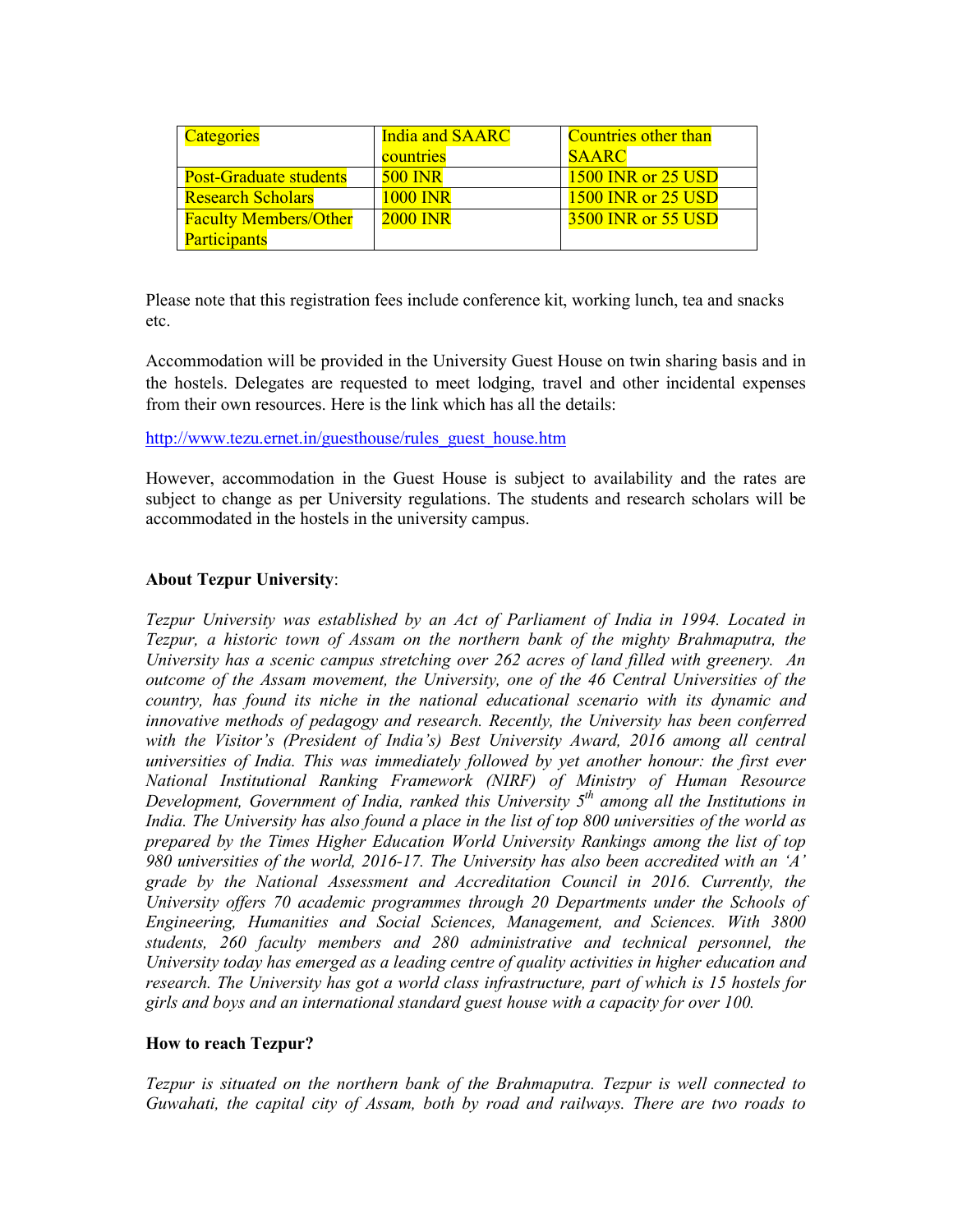*Tezpur from Guwahati, one via Nagaon, the other via Mangaldoi. The second road is slightly shorter than the first one, but the first one perhaps is the better. The distance between Tezpur and Guwahati is 190 kilometres, and it takes around four hours by bus. Buses are available from the Guwahati Railway Station to Tezpur from 5 am to 8 pm. The bus fare is around Rs 250. On reaching Tezpur, participants may avail of the University bus service at the Tezpur Bus Station to come to the University campus (by paying Rs 20), or hire an auto (by paying Rs 150). Instead of travelling up to the Tezpur Bus Station they may also get down at the Parowa Charali (some 7 kilometres ahead of the Tezpur Bus Station), from where they can take an auto to the University campus by paying Rs 100. Participants can also hire an (appbased) shared taxi at Guwahati or the Guwahati Airport to reach the Tezpur University campus direct by paying a maximum of Rs 3,500. Below is the Google map showing the Tezpur bus station –Tezpur University route.*



#### **Advisory Committee:**

- 1) Prof. Van Driem, University of Berne, Switzerland
- 2) Prof. Anvita Abbi, Formerly at JNU
- 3) Prof. U.N.Singh, Visva Bharati University
- 4) Prof. Pramod Pandey, JNU, New Delhi
- 5) Prof. Madhavan, EFLU, Hyderabad
- 6) Dr. Niladri Shekhar Das, ISI, Kolkata
- 7) Dr Umarani Pappuswamy, NEHU, Shillong
- 8) Prof. Shyamal Das, Tripura University
- 9) Prof. Yashwanta Singh, Manipur University
- 10) Prof. Mina Dan, University of Calcutta
- 11) Dr Priyankoo Sarma, IIT Guwahati
- 12) Dr Shakuntala Mahanta, IIT Guwahati
- 13) Dr Gail Coelho, University of Delhi
- 14) Dr Mark Turin, University of British Columbia, Canada